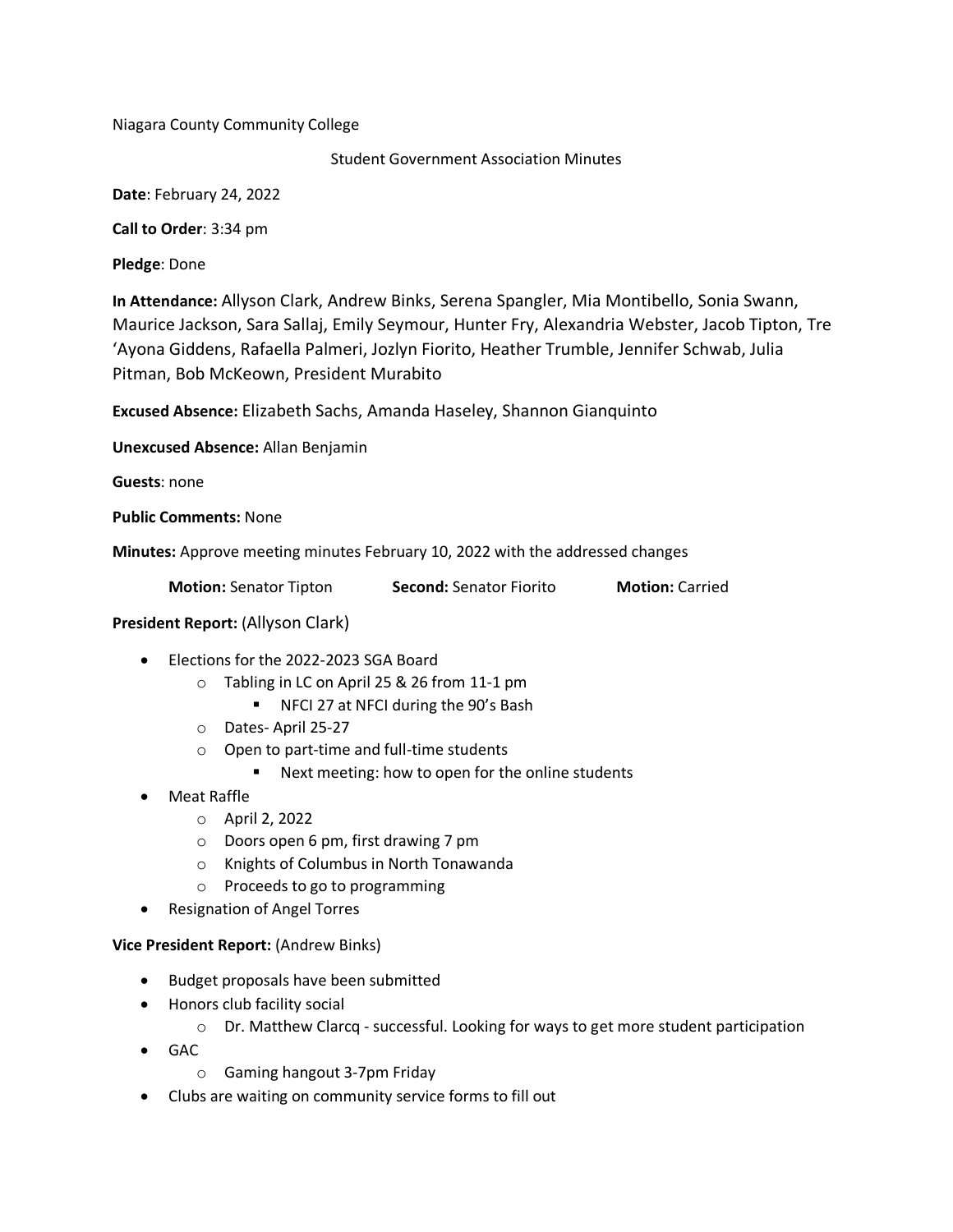- o Dynamic form in the process of being repaired
- Cab

## **Treasurer's Report:** (Serena Spangler)

- Approved
	- o the ACA for partial funding for the conference
	- o Veterans Luncheon

## **Student Government Event Coordinator Report:** (Mia Montibello)

- $\bullet$  14<sup>th</sup> Valentine's event-25 ppl
- Thunderfest Party- went very well
- PB&J Monday 2/28
- String Art at NFCI 2/28
- Supermarket Sweep 3/1
- Spaghetti Dinner 3/3
- Be You 3/7

## **Student Trustee Report:** (Maurice Jackson)

- Financial Statements from The Bonadio Group
- HyFlex presentation from Lynn Brochu, Lisa Dubuc, and Bridget Beilein
- Free Basic Computer skills course on Blackboard offered through ACE
- Purchase approval for a new snowplow vehicle
- New professional title of Assistant Director of Student Success Center approved.
- The next Board meeting will be held on March 22.

## **Senator's report:**

- Senator Sallaj-
	- $\circ$  Complaints from students regarding sexual safety and personal safety in the dorms
		- Not getting support from the college
		- President Murabito- Contacted public safety
		- March 7, 2 pm safety meeting
		- President Murabito and Julia Pitman will meet to discuss
	- o Gun safety
		- Looking for preventative measures of bringing guns on campus
		- President Murabito- follow the laws of the county
	- o Senator Fiorito- lack of security presence
		- § Julia Pitman- required to make rounds, cell phones, set up a meeting with the head of security.
			- A reminder that the Student Government is mandated, reporters.
	- o President Murabito- safety is the biggest concern
	- o Senator Sallaj- no safety personnel at events
		- Julia Pitman- security needs to be requested to be present at events
	- o President Clark- Ross to next meeting